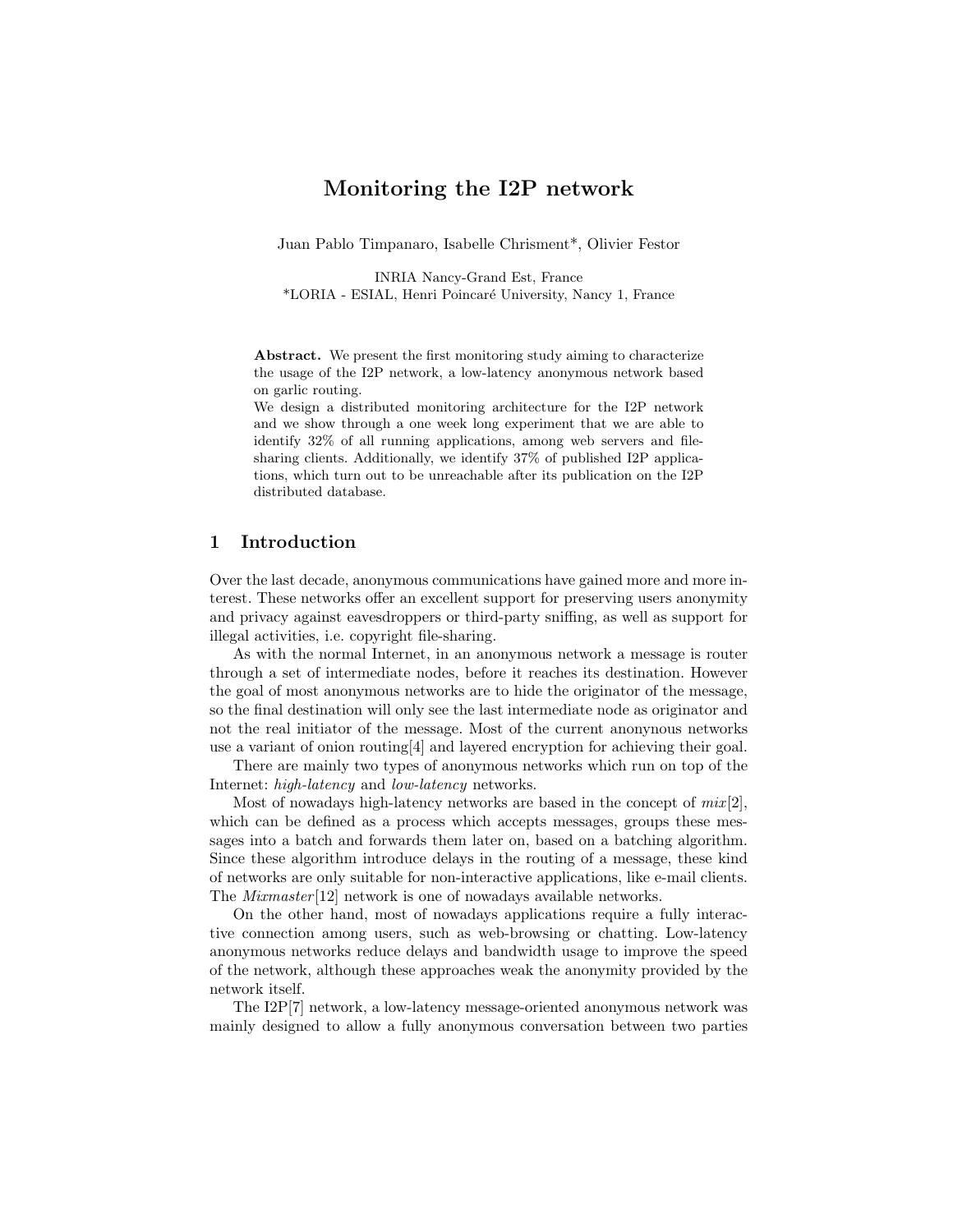within the network limits. Since out-proxying traffic is not the goal of the network, the number of out-proxies in I2P is reduced, on the contrary to the Tor network[14], for example.

I2P contains a full range of available applications: anonymous web-browsing, chatting, file-sharing, web-hosting, e-mail and blogging among others. Except for anonymous web-browsing that necessarily requires an out-proxy to the normal Internet, all other listed applications interact between each other within the network boundaries.

We make the following contributions: First, we present the first applicationlayer monitoring of I2P. Second, we propose a fully operational architecture for monitoring destinations on I2P. Finally, over a a one-week measurement of the I2P network, we show which kind of applications are the most used.

Statistics web sites already exist<sup>1</sup>, but we take our analysis a step further and provide high-level results of the network.

This paper is organized as follows. Section 5 points out previous and current work on low-latency anonymous networks, mainly I2P and Tor, ranging from attacks development to network monitoring. Section 2 introduces the I2P network and its main components and features, including peer profiling and its distributed database. Section 3 describes our monitoring architecture. We detail how we use I2P's distributed database to collect data and how we process those data to characterize the network. In Section 4 an initial experiment is presented, covering a full week of monitoring. Section 6 concludes the paper.

## 2 The I2P network

The I2P network allows anonymous communications between two parties through an abstraction layer, which uncouples the association between the user and its identity. Basically, an application using I2P will not longer be reachable through an IP, but through an location independent identifier. The following sub-sections address the I2P network and its features.

#### 2.1 Overview

The network is formed by a group of routers, which is the software that allows any application to communicate through I2P. Applications running on top of it will have a destination associated, which receives incoming connections from third parties. The secret lies in which destination is associated to which router and not in the fact that an user is running an instance of the router. This uncoupling between the router and the destination provides a certain degree of anonymity.

I2P uses an extension of the well-known onion routing approach [4], in which a message is routed from its originator to the final endpoint through several intermediate nodes using layered encryption. The originator adds to the message

 $1$  Such as http://stats.i2p.to/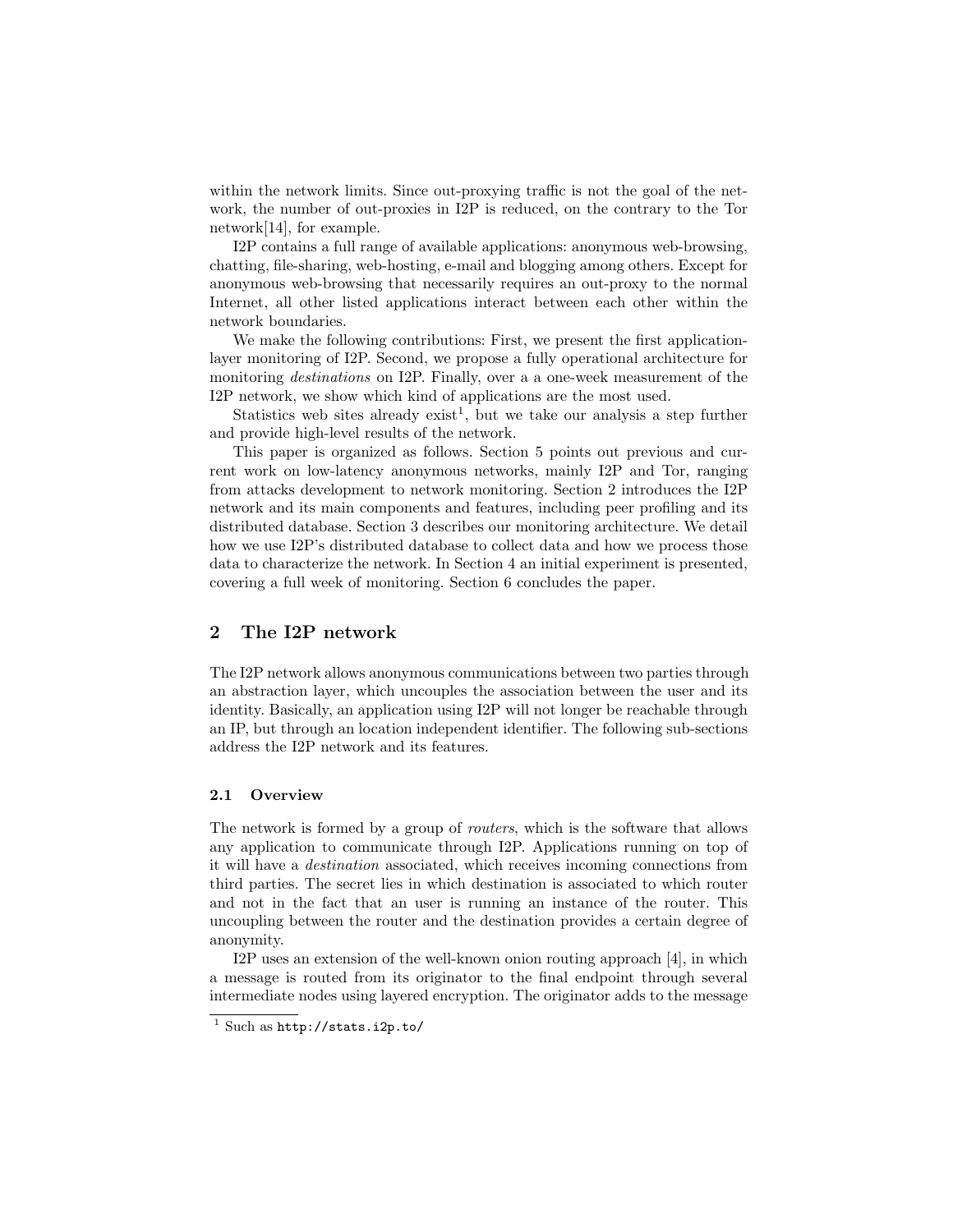to be sent an encryption layer per every node in the path, each intermediate node peels off one of these layers, exposing routing instructions along with stillencrypted payload data, and finally the last node removes the final layer of encryption, exposing the original message to the endpoint.

This extension is called garlic routing, and allows to include several messages in a single onion. I2P currently uses this approach to include the return destination for a given message as well as status messages. Future releases of the network will use this garlic approach to effectively sends several messages into a single garlic message.

The path through a selected list of nodes is called a tunnel and represents a key concept in I2P.

#### 2.2 Tunnels

Every tunnel is unidirectional, and is formed by the gateway (entry point), a set of participants (intermediate nodes) and an endpoint. Additionally, two types of tunnels exist. Inbound tunnels allow an user to receive data, and outbound tunnels to send data. A fully bidirectional communication between two users will involve four tunnels, one inbound and one outbound for each user.



Fig. 1. Simple tunnel-oriented communication in I2P

Figure 1 illustrates a communication between Alice and Bob. First, lets assume that Alice and Bob know every other destinations. Alice will send a message through her outbound tunnel, targeting one of Bob's inbound tunnel gateway. Once the message reaches the gateway, which is the entry point for Bob's tunnel, it will be forwarded all the way through Bob's router. Alice does not have a knowledge about Bob's inbound tunnel, but only about the entry point: Bob might have as well a tunnel composed with 1 or 100 intermediate nodes, but Alice ignores this. This property is the earlier mentioned decoupling. The same procedure is used by Bob when sending data to Alice, he will send a message targeting Alice's inbound gateway.

#### 2.3 Profiling algorithm

Tunnels are created every 10 minutes, and then dropped. This feature complicates a traffic analysis attack, since a 10 minutes time window is rather small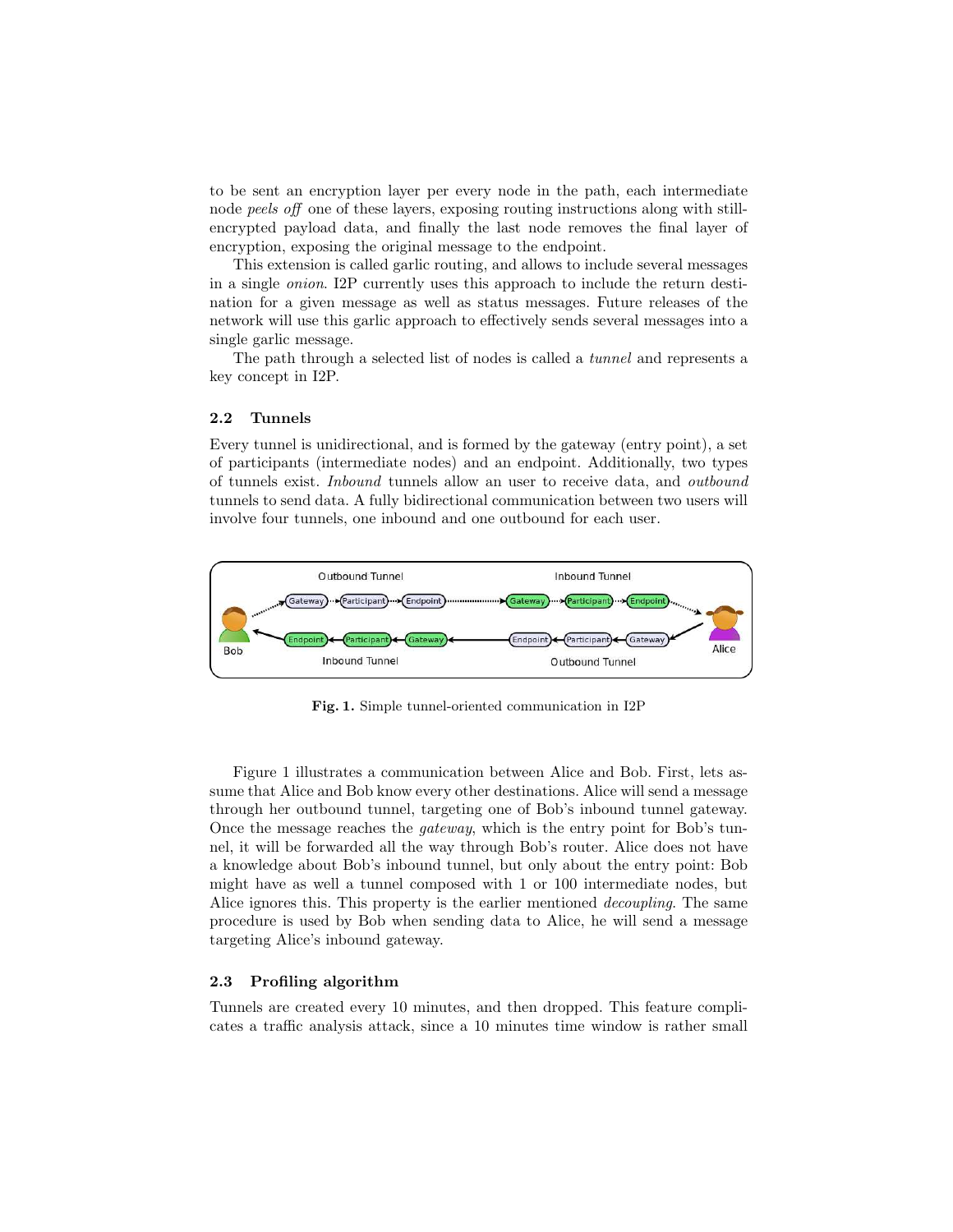to acquire any knowledge of a network[1]. Therefore, every 10 minutes, an user selects new nodes for its tunnels, which are selected among all the routers in the network.

The easiest way would be to choose random routers among the fastest ones in the network, and place them in a random order through the tunnel. However, I2P's anonymity and performance depend on not being random. I2P leans on a constantly local profiling of all seen routers, so as to characterize every peer regarding its performance, latency, and availability. A four-tier scheme is used to classify routers: fast and high capacity, high capacity, not failing, and failing.

Tunnel participants are randomly chosen from the fast and high capacity tier, and ordered through the tunnel according to the XOR distance from a random value. This *XOR* ordering prevents information leakage in predecessor[15]. Keeping the gateway and the endpoint fixed, but yet randomize the rest of the tunnel will prevent further attacks; however this counter measurement is not yet implemented.

Peers are profiled based on their interactions with the profiling peers. Among the attributes used for profiling we can find success rate of lookups in the network database, success rate of message through a tunnel containing the profiled peers, the number of peers a profiled peer can introduce to us. All kind of indirected behaviour is recorded and used for profiling, to the contrary of claimed performance from routers. No published performance information is used in local profiling, so as to avoid simple attacks.

#### 2.4 I2P netDB

The  $netDB$  is one key concept in the I2P network. It is a distributed hash table based on the Kademlia [10] protocol, used to store and share network metadata. However, contrary to the Kademlia protocol, not every peer in the I2P network form part of the DHT, but only those fast I2P users, the so called *floodfill* peers. Any user with high bandwidth can appoint itself as floodfill peer, if the number of floodfill peers in the network decreases for some reason.

There are two types of network metadata, *leasesets* and *router infos*. A leaseset provides information about a specific destination, like a web server, a Bit-Torrent client, an e-mail server, etc. A router info provides information about a specific router and how to contact it, including the router identity (keys and a certificate), the address where to contact it (ip and port), several text options and a signature.

A leaseset provides a number of entry points for a client destination. When Alice creates a destination (for an e-mail server, for example), a set of *leases* are created and grouped into a leaseset. Each lease contains the tunnel gateway router (where Bob should send the messages), when the tunnel expires (deadline for using this gateway) and a tunnel ID.

This distributed database contains an extra security feature, to harden a localized Sybil attack. The key used to index a record in the netDB is computed as HASH(ID + date), in which the ID is the record ID, and *date* is the current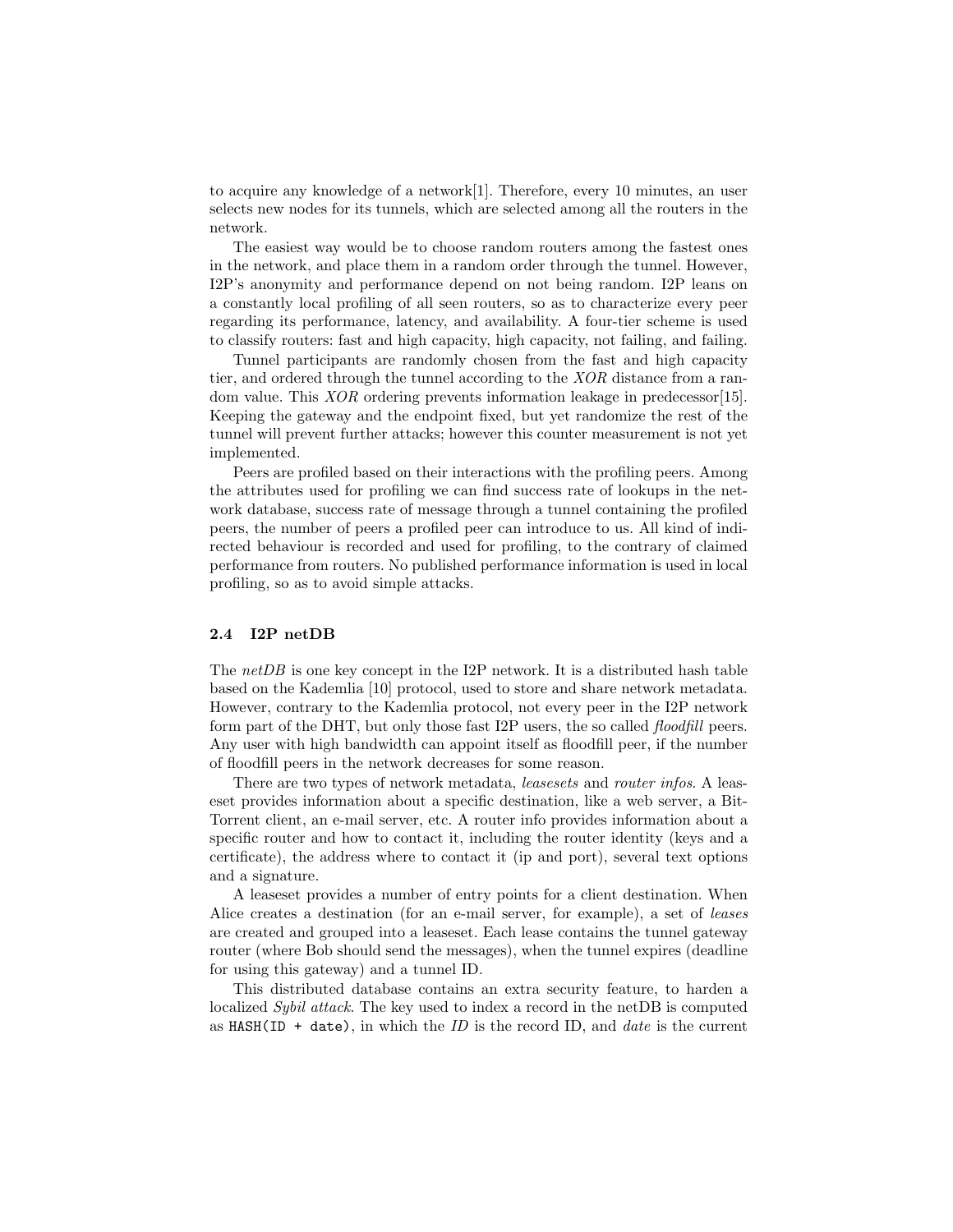date. A record ID remains fix as long as the record is conserved, however the record indexing key will change every day.

It means that at midnight, all indexing keys will be changed and therefore re-published in other locations in the DHT. Even though some queries might fail around midnight, this approach avoids an attacker to launch a simply localized Sybil attack, since the attacker will have to re-compute its Sybils IDs using a key-to-key dictionary. A deeper view of this network database is out of the scope of this document, however a further insight of the netDB and the flooding mechanism can be found in the official I2P website [7].

#### 2.5 Differences with the Tor network

We can dedicated an entire section for specifying differences between these two network, however we will focus in high-level differences. Both Tor and I2P are low-latency networks, although Tor is intended for out-proxying traffic to the regular Internet, whilst I2P hardly has out-proxies. However, one of the main difference is how both networks manage the participants. Tor has a central server directory, which provides an overall view of the network and eases statistics retrieval.

On the other hand, I2P is based on a distributed Kademlia-based database, along with a peer profiling algorithm for peer selection. This distributed component hardens the network and makes it more resilient to shut-down attempts, on the contrary to the Tor central-based directory.

## 3 I2P monitoring architecture

We aim to monitor the I2P network, and determinate which are the most used applications running on top of it, so as to characterize the usage of the network. Is I2P mostly used for file-sharing? Or is it mostly used for anonymous web hosting? Can we even characterize the usage of the network?.

We focus on two main applications, web servers (anonymous web hosting) and file-sharing clients. For file-sharing clients, we will consider I2PSnark, an built-in BitTorrent client in I2P.

So as to achieve this goal, we could inquire every single user in the network for the running application(s) at a given moment. However, as earlier mentioned, I2P bases its anonymity on de-coupling the identity of an user (provided by its router info) from the application it is running (provided by its leaseset). Therefore, the challenge is to determine which application is running in a given leaseset, even if we can not link an user with its running applications.

## 3.1 I2P and its netDB

Since the netDB contains, normally, all the router infos for every router in the network, and all the published leasesets, it becomes a key component in our monitoring architecture.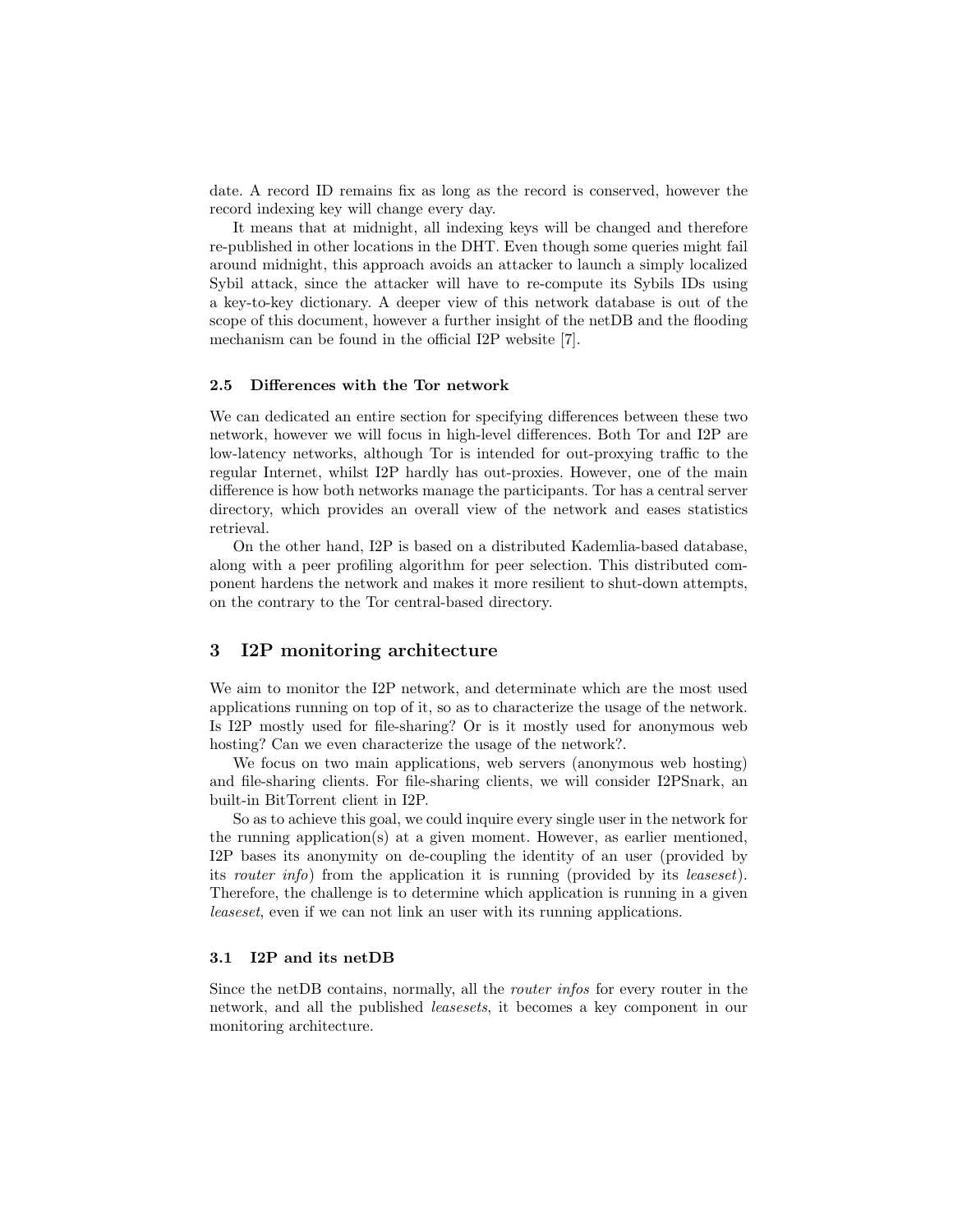We try to retrieve from the net DB as many *leasesets* as possible, and query them. To collect *router infos* and *leasesets*, we place a small number of *floodfills* in the distributed hash table. As mentioned before, floodfill nodes have the capacity to store and index this information, and they are a sub-set of all the nodes in the network.

We take advantage of the mechanism to become a floodfill in the I2P network, in which any router can postulate itself as a floodfill router. Once our routers announce themselves as floodfills, they will start to receive store requests and provide to others with this information.

#### 3.2 Monitoring Architecture

Our monitoring architecture is divided in two main parts.



Fig. 2. Complete monitoring architecture

Figure 2(a) presents the approach used to collect *leasesets*. Each floodfill is running in one PlanetLab node, and logs every received request to a PostgreSQL server, located in our high security lab.

Figure 2(b) shows a component architecture of the querier, which runs in parallel with the architecture showed in figure  $2(a)$ . The Leaseset Manager periodically retrieves new leasesets from the database, while the Thread Manager creates different threads to test a given destination for a particular application (a Web Server or an I2PSnark client). Once a leaseset is tested, the result is kept in the PostgreSQL server. This architecture needs a running I2P router, so as to join the I2P network and communicate with different leasesets.

Posterior analysis is made off-line, so as to generate the statistics of the network for a particular period of time. A real-time analysis is possible with a few modifications to the architecture shown in figure 2(b).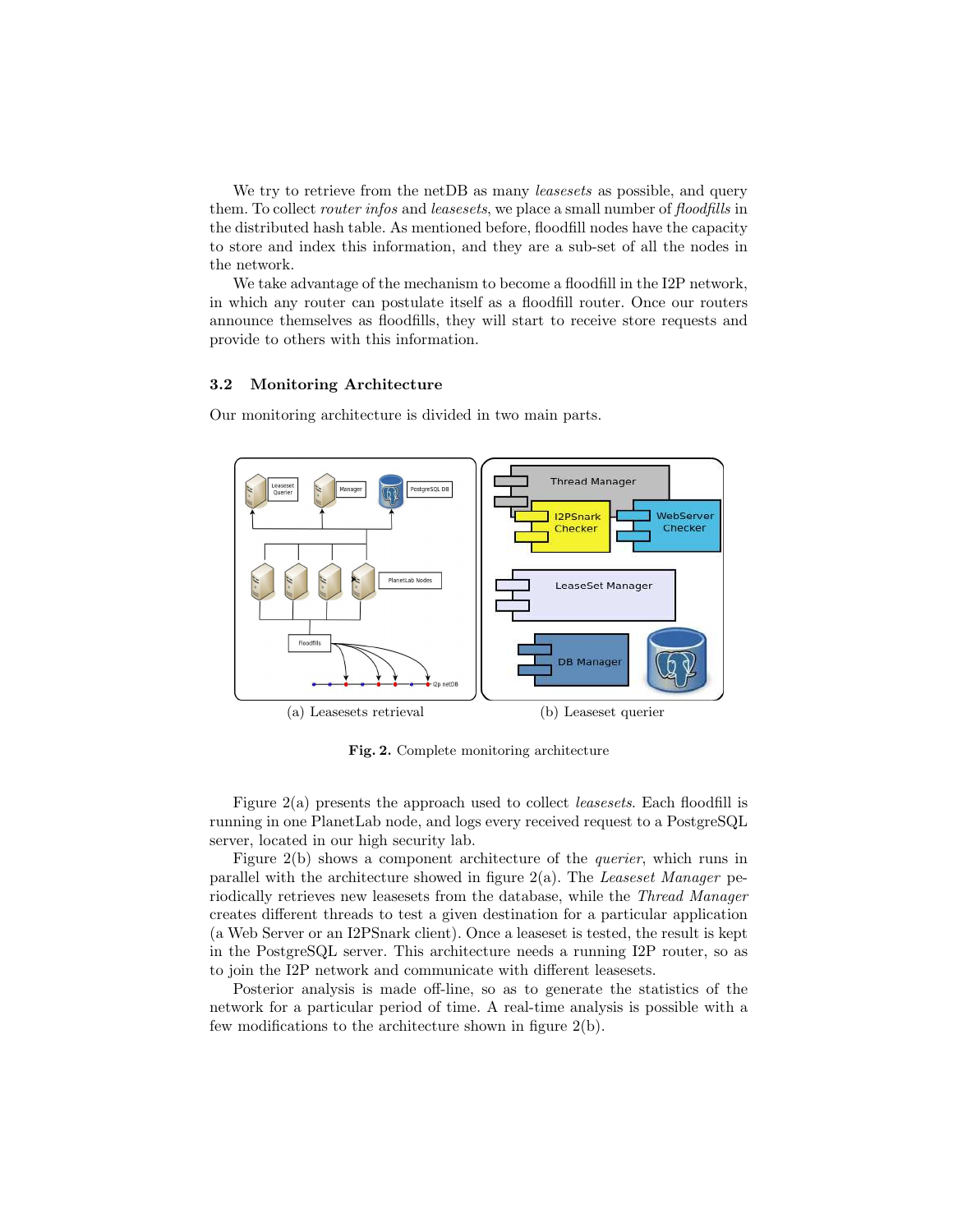#### 3.3 Analysis of I2P applications

At the moment, we analyse two kinds of applications running on top of an I2P router. A web server and an I2PSnark client, which is a modified bittorrent client designed to run on top of I2P.

On the one hand, to tag a given leaseset as a web server, we open a socket through it and send a GET message. If the response contains well-known http keywords, then that leaseset corresponds to a web server.



Fig. 3. State machine for testing an I2PSnark client

On the other hand, the approach used to test an I2PSnark client is shown in figure 3, which we obtained by analysing the I2PSnark code, along with basic black-box testing.

Firstly we open a socket through a given leaseset using the underlying I2P Router. Once the connection is established, we send the first message, a wellformed BitTorrent message, requesting a random torrent. If that given leaseset is actually running an I2PSnark client and not sharing the torrent, it will close the socket immediately. Secondly, we re-open the connection and send a malformed BitTorrent message. If the response timeouts, then we decided that given leaseset is running an I2PSnark client. If we do not receive any answer for the first message, we can not assume anything, and we will keep trying that leaseset with different applications.

## 4 Experiments

In this section, we first present an experiment on monitoring the I2P network with the previously presented architecture, and second we detail a set of results.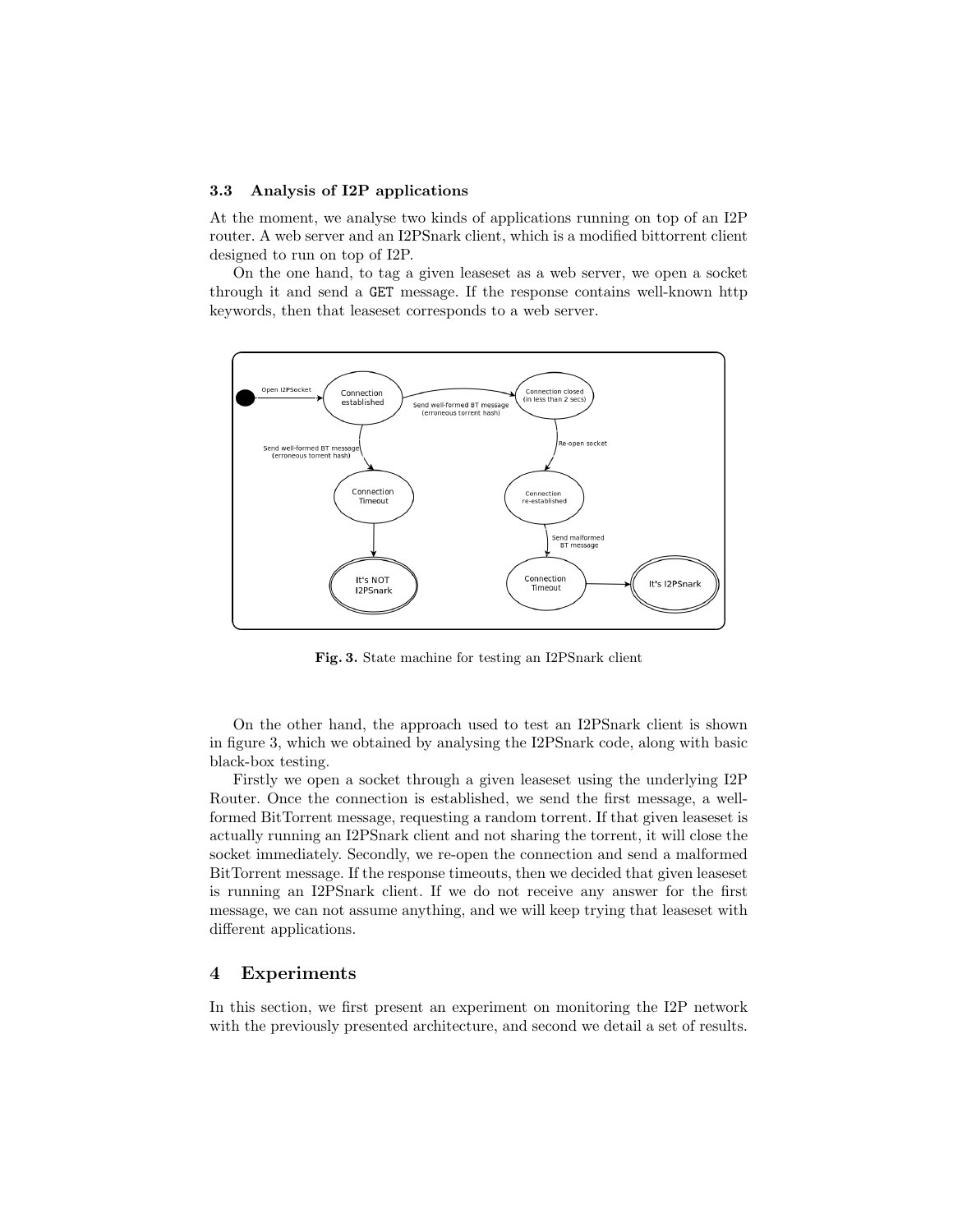#### 4.1 Set-up

We randomly placed 15 floodfill routers in the netDB, each of them running in one planet-lab node, and logging every store leaseset request. Our leaseset querier ran in parallel, analysing new leasesets and logging the results as well. We ran 3 different one week experiments, starting on September 12th, September 27th and October 4th.

We log four possible outcomes for a given leaseset.

- WebServer
- I2PSnark client
- $-$  Unknown: The given leaseset is not running a web server nor an I2PSnark client
- Destination not found: The given leaseset is unreachable

#### 4.2 One week experiment



Fig. 4. Leasesets results

We show the results for the experiment ran on September 12th, although the three of them present the same results. Figure  $4(a)$  shows the accumulative value of already tested leasesets at every hour . We tested, in average, 676 new leasesets per day, at a rate of 28 leaseset per hour.

We queried and tagged a total of 4774 leasesets and our 15 floodfills received a total of 6331 leasesets store requests during the experiment. Our analysis only considers new leassets, therefore 6331 different leasesets were seen during one week, although our floodfills had been receiving, during the experimentation, store requests for the already seen leasesets.

During the first day of the experiment, we received a high number of store leaseset requests, however the following days the rate of new leasesets got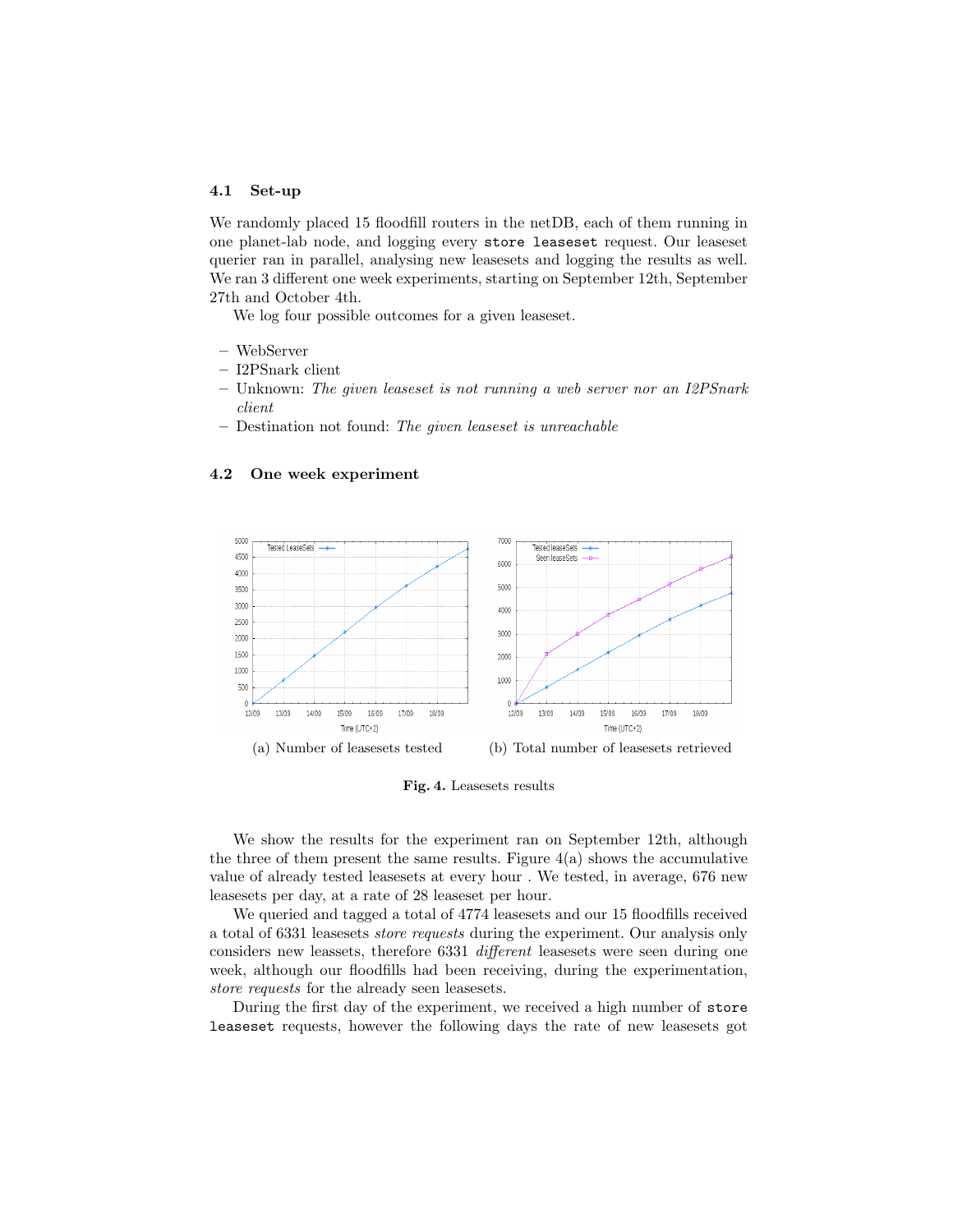stable. We tested 75.4% of all seen leasesets (4774 out of 6331). Figure 4(b) shows that we tested every new leaseset that arrived after the first day of the experiment, once the rate of incoming new leasesets got stable.



Fig. 5. Identifiable leasesets

Figure 5(a) presents the percentage of leasesets that we were able to identify and tagged. In average, we were able to identify 32.06% of the 4774 leasesets queried, which most of them were I2PSnark client, as shown in figure 5(b).



Fig. 6. One day/week results

On the other hand, figure 6 presents the fully results of the experiments, in which the *unknown* destinations along with the *destinations not found* values are shown. Figure 6(a) presents a daily view of the network on September 12th,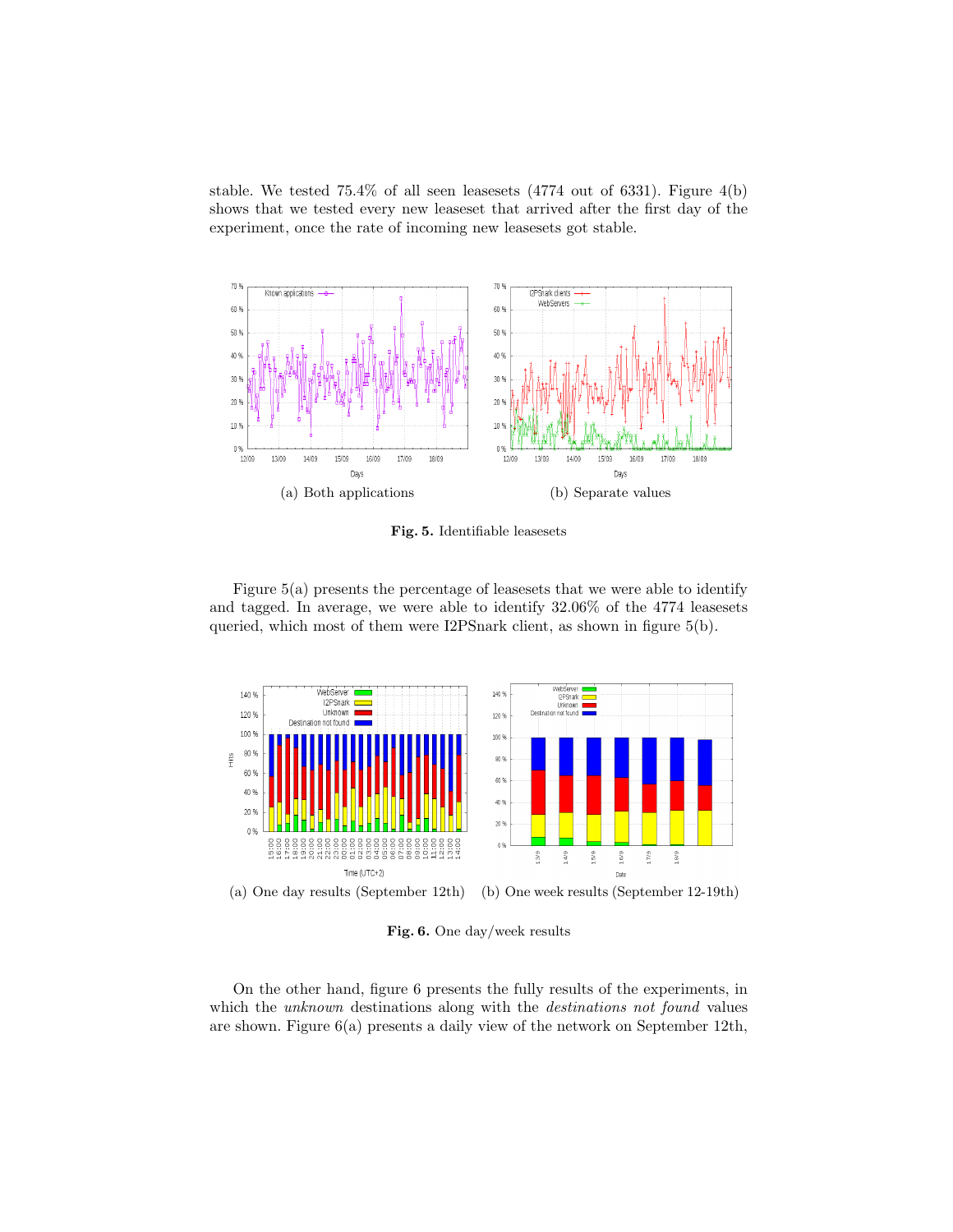and figure 6(b) presents our weekly view of the network starting on September 12th.



Fig. 7. One week results

Figure 7 shows the remaining two one-week experiments, which present the same distribution of results with the first week of experimentation.

#### 4.3 Analysis of results

Synthesis of results We consider new leasesets, and for this reason the number of anonymous web servers or eppsites decreases every day. By the end of the experiment we hardly see new anonymous web servers been published. This is a particular case, since anonymous web servers maintain its published destination over time so as to be known and reachable every time. On the other hand, an I2PSnark client creates a new destination every time it starts, and therefore we have a stable rate of new I2PSnark clients in our results.

Among the 4774 leasesets we analysed during our first experiment, we got 184 anonymous online web servers running on top of I2P, 1350 I2PSnark clients, 1440 unknown applications and 1800 unreachable leasesets.

Most of I2PSnark clients were identify during European night time, since after 06:00 the number of I2PSnark decreases. Figure 8 shows an increase of I2PSnark clients starting at 20:00 and a decrease around 07:00 AM. Moreover, during the week days, we have an average of 25.5% I2PSnark clients, and during the weekend this value climbed to 32.5%, indicating that I2P users dedicate more time for file-sharing during weekends, which is not surprising. Additionally, there are not time ranges during the weekend, since we had different pikes in our analysis during day time as well.

Finally, we had, in average, 30.16% of unknown applications, which means that we successfully opened a socket through these leasesets, but we failed at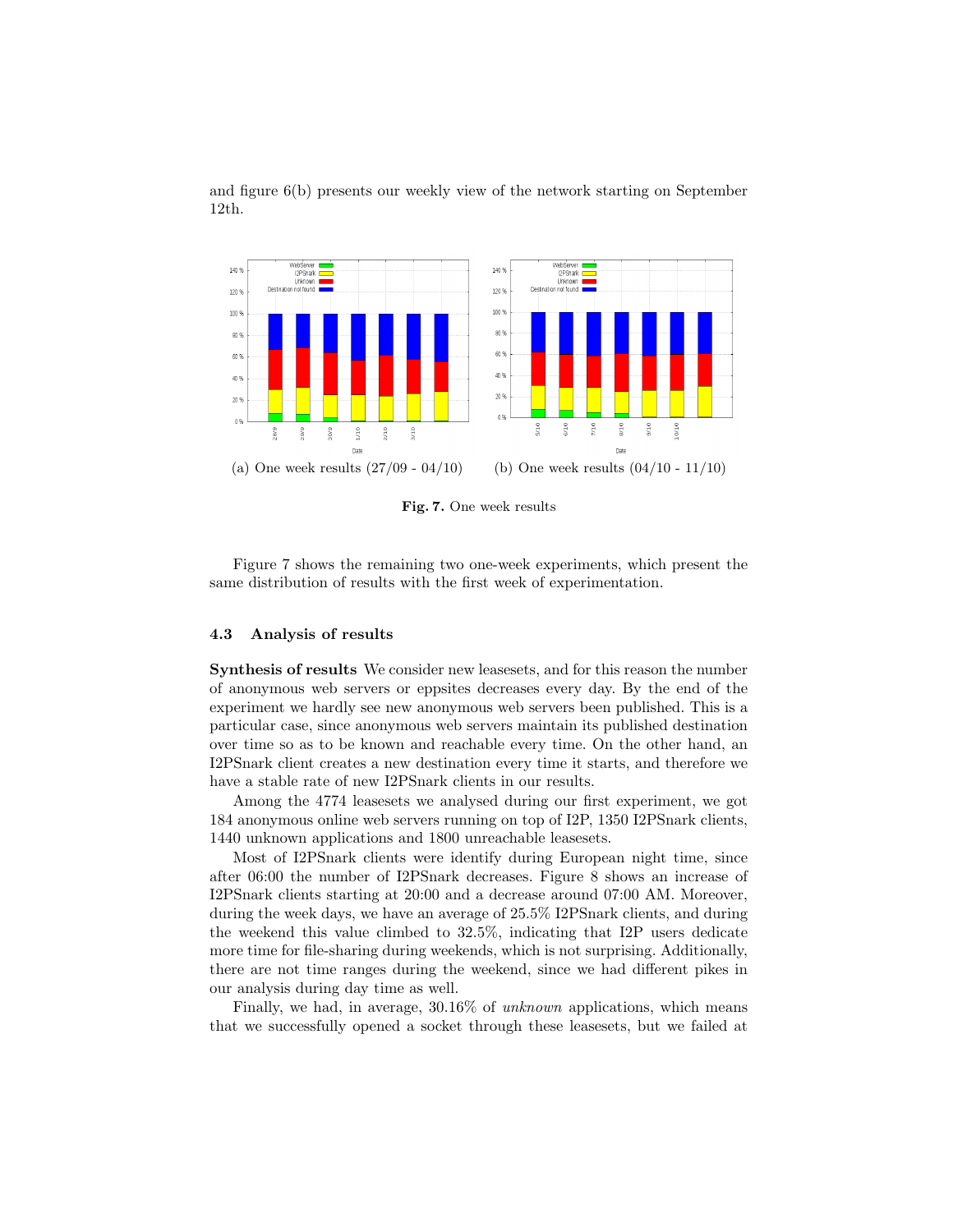

Fig. 8. I2PSnark clients during one week (September 12th - 19th)

tagging them. Future work will be focus on developing new methods for testing further applications.

Destination not found analysis During our experiment, we had an amount of leasesets that were not available after being store in the DHT by our floodfills, and as a result these were tagged as Destination not found. Despite every leaseset was double-check after the first *destination not found* result, we kept on getting these status messages from our local router. In average, we got 37.70% of leasesets in which no answer was obtained while trying to open a socket through them.

We ran the same experiment 3 times, and we got 37.70%, 38.14% and 39.71% for the first, second and third experiment respectively, with an overall average of 38.42%.

We consider a set of possible problems for this situation. Firstly, a particular application might be publishing a set of destinations and only using a sub-set of destination, discarding the rest. Since there are a considerable set of available applications, it is non-viable to test every single application.

On the other hand, we focused on the file-sharing applications. We retrieved  $2200$  active torrents from the postman tracker<sup>2</sup> of I2P. For each torrent we got a list of destinations (which represents a torrent client) sharing that particular torrent, and we repeated this procedure every hour, so as to get as many new destinations for a given torrent.

We cross checked all the retrieved destinations from the tracker along with the destination not found of our previously analysis. We got that 15% of the destination not found were from file-sharers using the postman tracker.

 $^2$  tracker2.postmam.i2p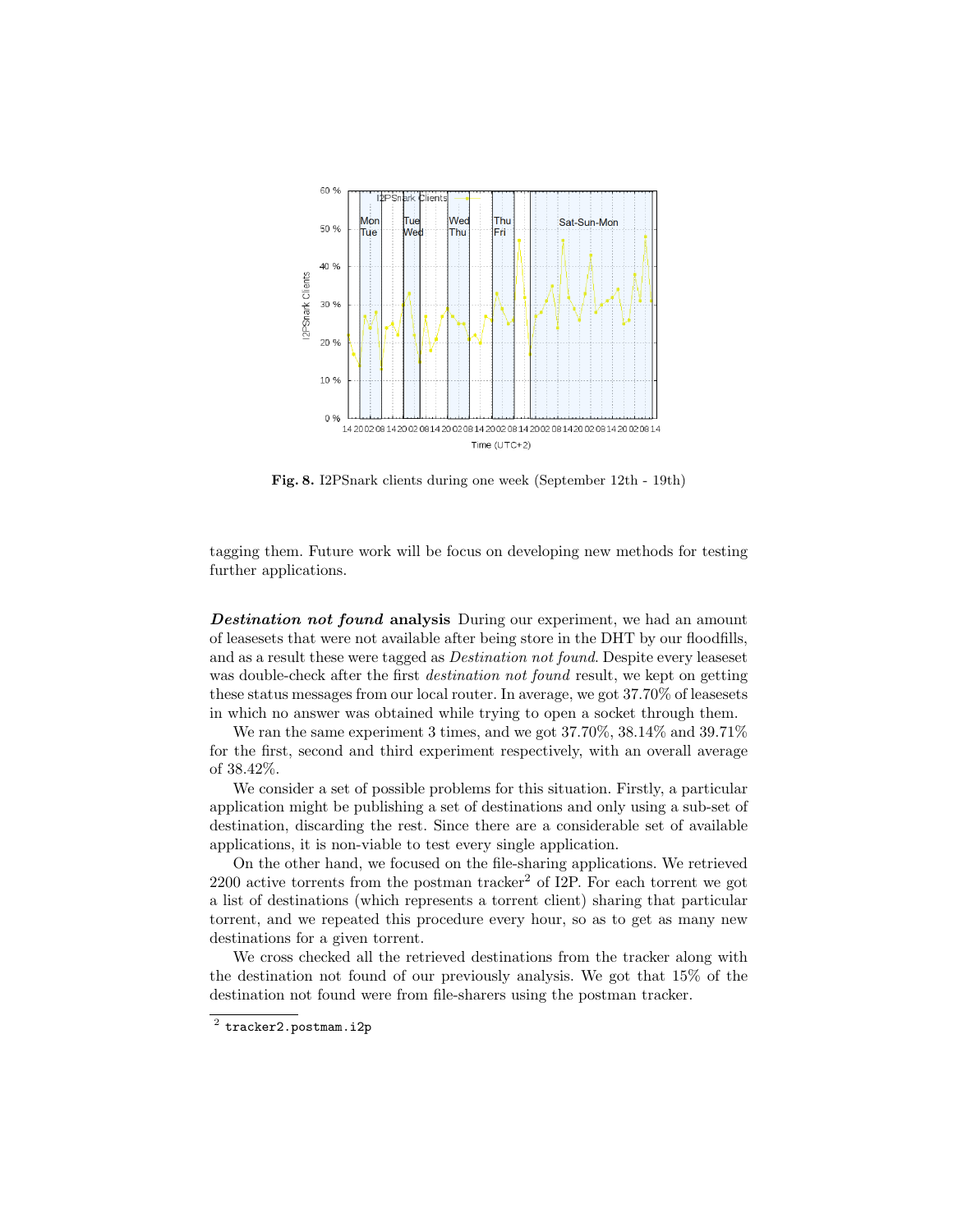Ongoing work is focus on querying alternative torrent trackers on I2P, such as tracker.welterde.i2p and tracker.rus.i2p. However, alternative trackers do not seem to be online most of the times, and therefore we focused on the postman tracker.

Anonymous web servers analysis Since destinations for anonymous web servers or eppsites do not change over time, we enquire them every hour, to check their availability through time. Figure 9 shows the accumulative value of anonymous web servers online for a two-week period (28/09 - 11/10).

We analysed 139 eppsites, in which we can observed that more than 50% of them were online 70% of the total time and only two of them were only during the whole two week experiment.

These statistical data can be as well obtained in perv.i2p or inproxy.tino. i2p. Both anonymous websites scrape the list of known anonymous hosts from the I2P hosts file and present the uptime of every eppsite, which is the same results we achieved but from a different approach.

We showed that we can have the same results of scraping the hosts file, using the netDB as source of destinations. Additionally we can detect new anonymous web servers even though they are not publish in the hosts file, since they need, in most cases, an netDB entry to be reachable.



Fig. 9. CDF of online anonymous web serves

### 5 Related work

Anonymous low-latency networks are gaining more and more interest. The Tor network is probably the one that is receiving most of the academic attention. There are a series of studies regarding attacks on the Tor network, from timing attacks [6] to discovering hidden services from their clock skew [13].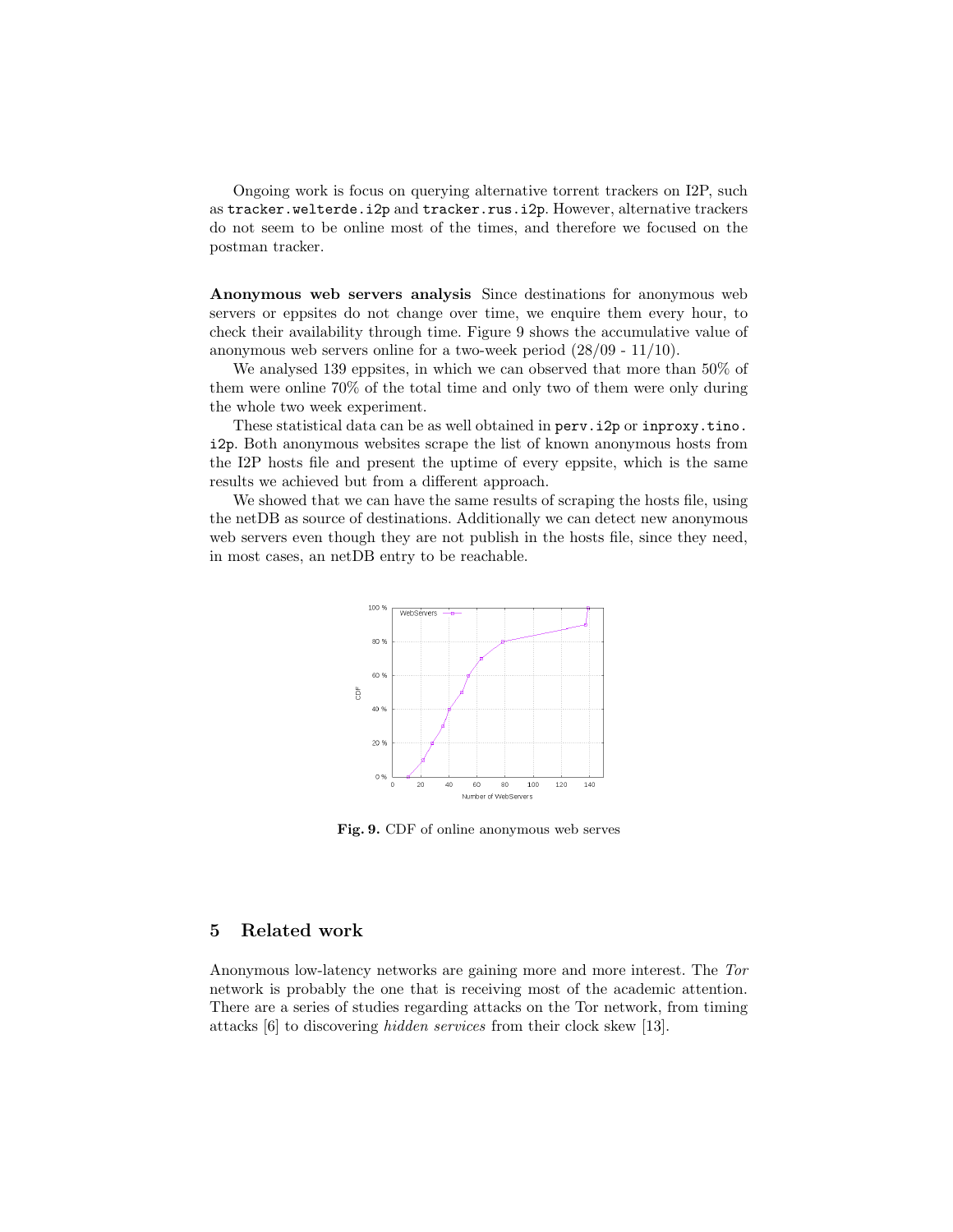Regarding monitoring the Tor network, McCoy et al.[11] describe their monitoring approach, which takes advantage of being a Tor exit node, and analyse the application layer of outgoing traffic to determinate the protocol distribution in the network. They discover that most of the connections through Tor are interactive http traffic, while a few of them are for BitTorrent traffic. However, these few connections (3.33% according to their study) consume a disproportionally amount of bandwidth (40.20% of the total measured).

The study in [11] resembles what we want to achieve for I2P, however, the data collection methodology applied by McCoy et al. can not be used in I2P. Services in I2P interact within the network limits, and there is not out-going traffic for file-sharing or e-mail, for example.

More recently, Loesing et al. [9] present a measurement of sensitive data on the Tor network, such as country of connections and exiting traffic by port. Additionally, Loesing [8] measured the trends of the Tor network from directory information. However, this network has a central component, a directory server and hence the monitoring approaches can not be applied in the I2P network, which does not include any kind of central component. The Tor metrics website, http://metrics.torproject.org, provides further technical reports on measurement of network components, such as relays and bridges.

In [16] an analysis of the peer profiling algorithm in I2P is presented, discussing its strengths and weaknesses together with future improvements. They conclude that I2P's profiling algorithms behave accurately when finding faster peers, increasing its performance when the I2P router requires more bandwidth. They also conclude that these algorithms do not provide an easy way of tuning the trade-off between anonymity and performance, although an user can tweak the length of a tunnel to make its connection faster or more anonymous.

Adrian Crenshaw[3] studied how to identify I2P's hidden services. He successfully links an anonymous website, known as *eepsite*, to its real Internet address. He takes advantage of the lack of control in the application layer, errors and mistakes that system administrators as well as developers made during the configuration of a web server. Even if it is not an I2P problem, he shows how it is important to properly set-up any application running on top of an anonymous layer.

Herrmann et al.[5] conducted an attack on the I2P network, so as to determining the identity of peers hosting anonymous web sites. They proposed a three-step attack, in which an adversary with modest resources will 1) get an estimated view of the victim's network, 2) attack the victim's fastest peers tier<sup>3</sup>, so as to replace them with the attacker's peers, and finally 3) tag a given router as the host of an eepsite by using a traffic analysis technique developed by their own, based on statical patterns of http requests induced by the adversary. They conclude that churn in the fast and high capacity tier might be the main problem, and they propose solutions to avoid such a churn as or reduce it.

Our work will give the I2P community a bird's eye view about the network usage, from an application point of view. We are taking the monitoring of this

<sup>3</sup> Peer tiers are explained in section 2.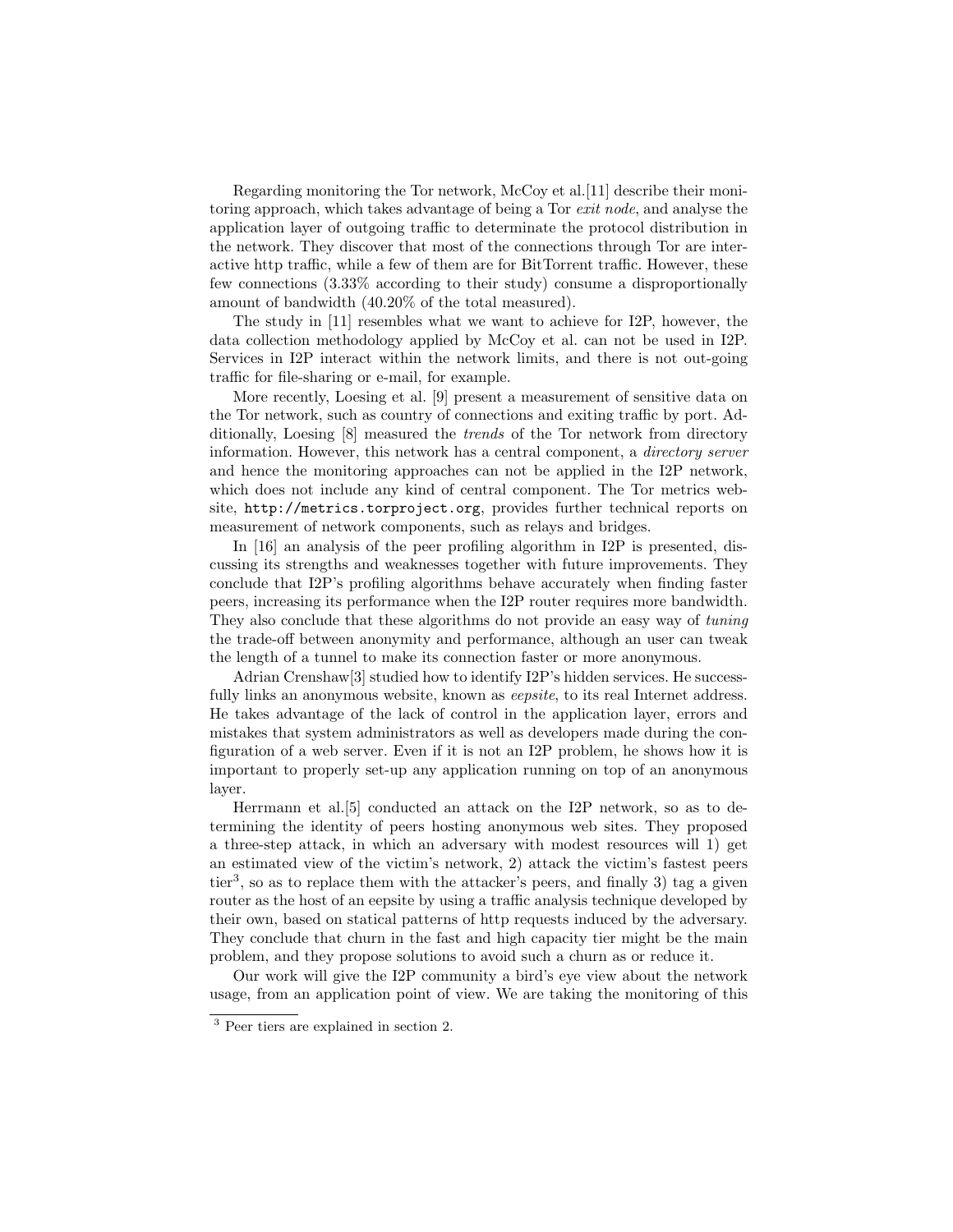network an step further with our work, not by providing well-known statistics, such as the number of routers or bandwidth usage<sup>4</sup>, but by identifying running services on top of the I2P network.

## 6 Conclusion

We have developed the first high-level monitoring architecture for I2P, aiming to characterize the use of the network in term of available destinations and applications running on top of it.

After the first one week experiment we analyses 4774 leasesets. We were able to identify 181 web servers and 1350 I2PSnark clients, and we did determinate that 37% of the published leasesets were off-line after their publication on the netDB. On the other hand, we were not able to identify 30% of the entire set of leasesets, which means that 30% of the network is not running a web server nor an I2PSnark client.

We presented an uptime analysis of anonymous web servers in I2P derivative from our primary analysis. We could observed that more than 50% of seen anonymous web servers were online 70% of the total time of the two weeks analysis.

Ongoing work includes improving the approach to identify anonymous web servers and I2PSnark clients, as well as testing new I2P applications. Including new torrent trackers in our analysis for unreachable destination is another major goal, even though not every torrent tracker can be scraped or queried.

Future work will include a long-term measurement of the network. Even though a one week experiment might give us a glimpse about the current usage of the network, a monthly or even a longer experiment will provide us with a deeper characterization of I2P. Additionally, we will deploy our monitoring architecture permanently, as well as developing a front-end to have a real time view of the network, based on the data collected by our architecture.

## References

- 1. K. Bauer, D. McCoy, D. Grunwald, T. Kohno, and D. Sicker. Low-resource routing attacks against anonymous systems. In Proceedings of the 2007 Workshop on Privacy in the Electronic Society (WPES). Citeseer, 2007.
- 2. David Chaum, Communications Of The Acm, R. Rivest, and David L. Chaum. Untraceable electronic mail, return addresses, and digital pseudonyms. Communications of the ACM, 24:84–88, 1981.
- 3. Adrian Crenshaw. Darknets and hidden servers: Identifying the true ip/network identity of i2p service hosts. In Black Hat DC 2011, DC, 03 2011.
- 4. D. Goldschlag, M. Reed, and P. Syverson. Hiding routing information. In Information Hiding, pages 137–150. Springer, 1996.
- 5. M. Herrmann and C. Grothoff. Privacy-implications of performance-based peer selection by onion-routers: A real-world case study using i2p. In Privacy Enhancing Technologies Symposium (PETS 2011), 2011.

<sup>4</sup> Which can be found in http://stats.i2p.to/.